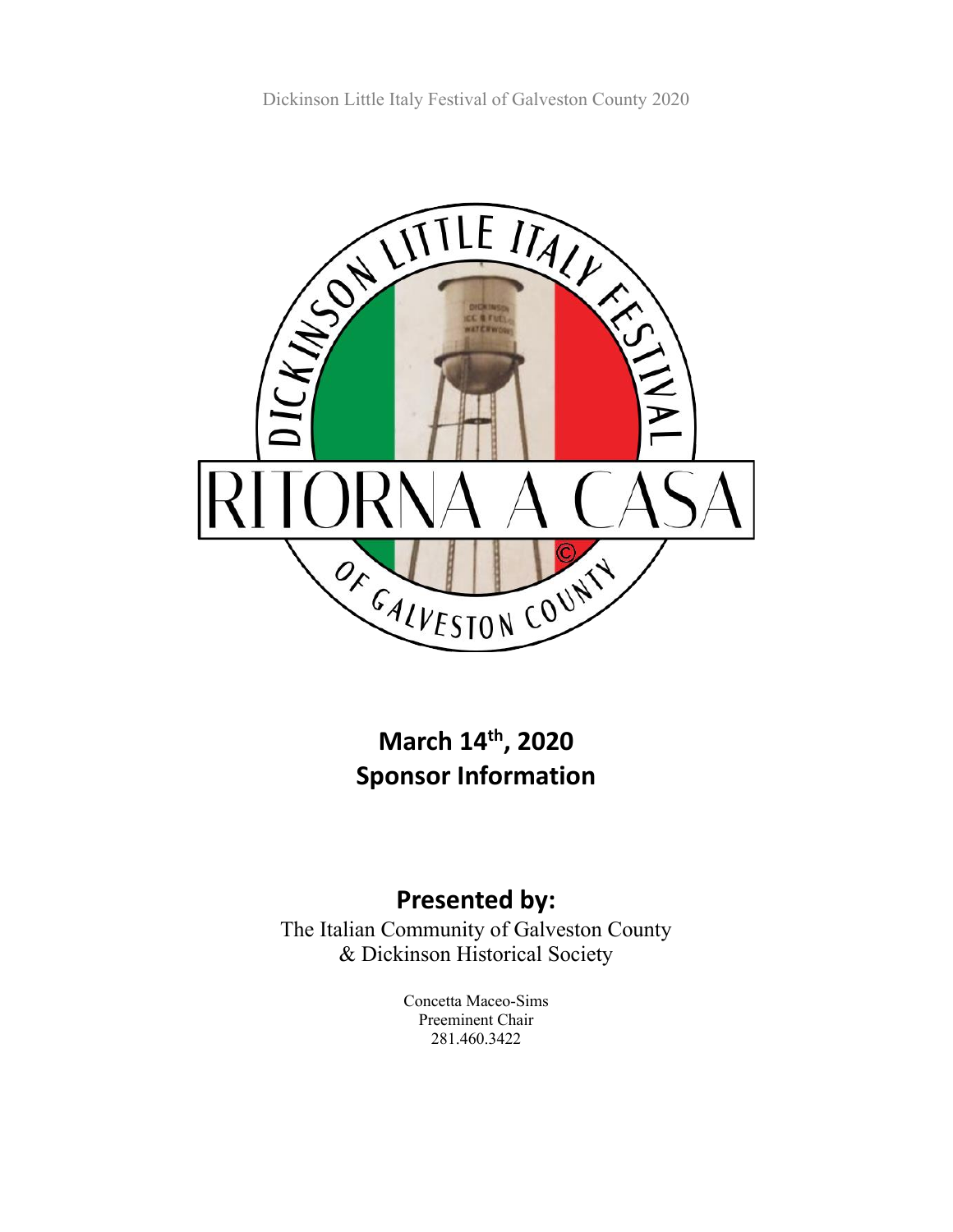Dickinson Little Italy Festival of Galveston County 2020

### **Mission**

*The mission of DLIFGC is to regenerate community and to stimulate vitality and nostalgia of Local Texas History through honoring and celebrating the rich Sicilian-Italian culture which has been prevalent in Galveston County for well over a century.*

### **Vision**

Our vision for the DLIFGC is to establish a non-profit status as to assist with community-based support in education, local Texas and Cultural history, and the arts.

The Little Italy Festival is an annual family friendly event which will occur on March 14, 2020 and will occur annually on the Saturday prior to the feast day of St Joseph, honoring and exhibiting Sicilian-Italian customs, traditions, food, music, and culture!

In the late 19th to early 20th century, Dickinson was referred to as an "Italian Colony" and also as "Little Italy"! The Sicilian-Italian immigrants, their families, and their faith had a significant impact on the economic development and growth of our community for almost a century, not only in farming and carpentry, but also through numerous thriving businesses and services. One of the most significant contributions of Sicilian-Italians was Dickinson Ice and Fuel which currently operates as WCID #1.

#### **Festivities include:**

- Procession to St. Joseph Altar
- Children's activities
- Grape Stomping
- Spaghetti Eating Contest
- Wine, Beer & infused shaved ice
- Italian Specialty Foods
- Local & International Live Music
- Tarantella Dancers
- Shopping

**The Dickinson Little Italy Festival of Galveston County is operating as an extension of the Dickinson Historical Society, which is an established 501-(C)(3) non-profit organization. Tax Exemption information is available upon request.**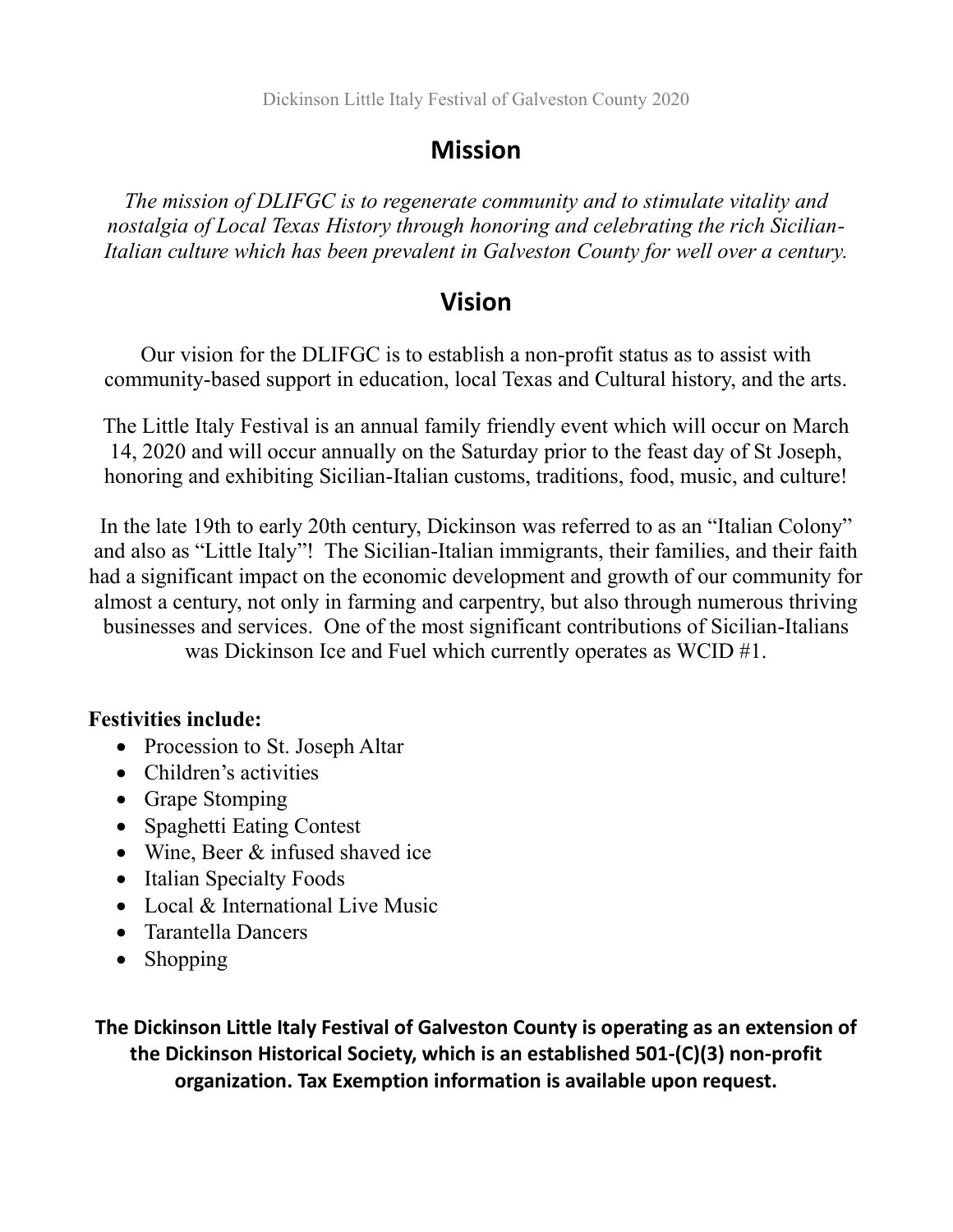## **Sponsorship Form**

| \$10,000 Level 6<br>Logo on banner<br>Logo printed on media $&$ festival pages<br>2 Commemorative cheese boards<br>15 tickets VIP Section<br>$\bullet$<br>15 Commemorative aprons<br>15 tickets VIP Section | \$5,000 - Level 5<br>• Logo on banner<br>Logo printed on media & festival pages<br>Commemorative cheese board<br>Reserved table in VIP Section<br>10 Commemorative aprons<br>10 tickets to VIP Section |
|-------------------------------------------------------------------------------------------------------------------------------------------------------------------------------------------------------------|--------------------------------------------------------------------------------------------------------------------------------------------------------------------------------------------------------|
| \$3,500 - Level 4<br>Logo on large banner<br>Logo printed on media & Festival Pages<br>8 Commemorative cups<br>8 Tickets to VIP Section                                                                     | $$1,000$ - Level 3<br>Logo on large banner<br>Logo printed on media & Festival Pages<br>6 Commemorative cups<br>6 Tickets to VIP Section                                                               |
| <b>\$500 - Level 2</b><br>Logo on website & Social Media<br>4 commemorative cups<br>4 Tickets to VIP Section                                                                                                | <b>\$250 - Level 1</b><br>2 Commemorative cups<br>2 Tickets to VIP Section                                                                                                                             |

Please make checks payable to: Dickinson Historical Society/DLIFGC

|                                                | Company Information |      |
|------------------------------------------------|---------------------|------|
| <b>Business/Name/Memorial to be Mentioned:</b> |                     |      |
| <b>Contact Person:</b>                         |                     |      |
| <b>Phone Number:</b>                           | <b>Fax Number:</b>  |      |
| <b>Mailing Address:</b>                        |                     |      |
| City:                                          | State:              | Zip: |
| Website:                                       |                     |      |

**Sponsorship Level Agreement: \_** 

Dickinson Little Italy Festival of Galveston County is a non-profit organization. Tax information is available upon request. Donations and Sponsorships are eligible for tax exemption.

> [DickinsonItalianFestival@gmail.com](mailto:DickinsonItalianFestival@gmail.com) Concetta Maceo-Sims: 281.460.3422 | Jacqueline Valcoviak: 713.594.3641